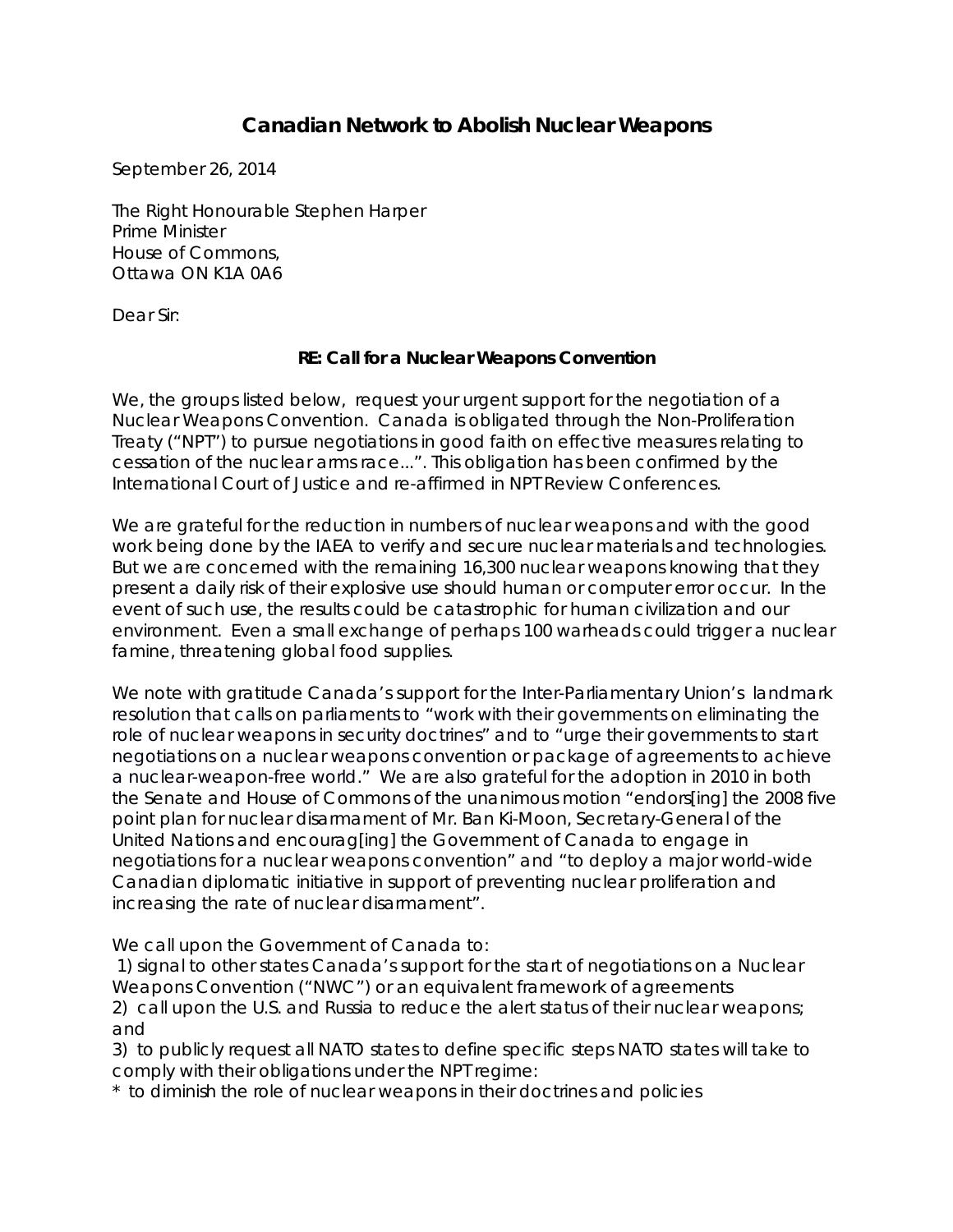\* to end deployment of nuclear weapons in NATO states that are Non-Nuclear Weapons States; and

\* to negotiate the elimination of nuclear weapons.

With respect to 1) above, we believe that these negotiations **need NOT await the conclusion of the Fissile Materials Treaty.** Thus, the negotiating process need not be "step by step" within the Conference of Disarmament (CD). The history of the "steps" reveals an incredibly slow process, (NPT 1970, CTBT - 1996, with no negotiations in the CD toward nuclear disarmament since then). This is an inadequate response to the extreme threat posed to the global population by existing nuclear weapons. Noting Canada's success in creating the expert group on the Fissile Materials Treaty, **we call for the establishment by the UN General Assembly of an** *ad hoc* **committee to negotiate a Nuclear Weapons Convention and hasten the reduction of these weapons.**

Surely the elimination of this extraordinary threat is the most important task of the next decade and a worthy legacy for your office and for humanity.

Sincerely yours,

Beverley J. Tollefson Delong **Chairperson** 

The following groups have endorsed this letter:

Les Artistes pour la Paix

B.C. Southern Interior Peace Coalition

Boundary Peace Initiative

- Canadian Association of Physicians for the Environment/ Association Canadienne des Médecins pour l'Environnement
- Canadian Environmental Law Association/ l'Association canadienne du droit de l'environnement
- Canadian Pugwash Group, Board of Directors /les Conférences Pugwash Canada, Conseil d'administration

Canadian Voice of Women for Peace/La Voix des Femmes

Denman Island Peace Group

Group of 78 / Le Groupe de 78

Pacific Peace Working Group